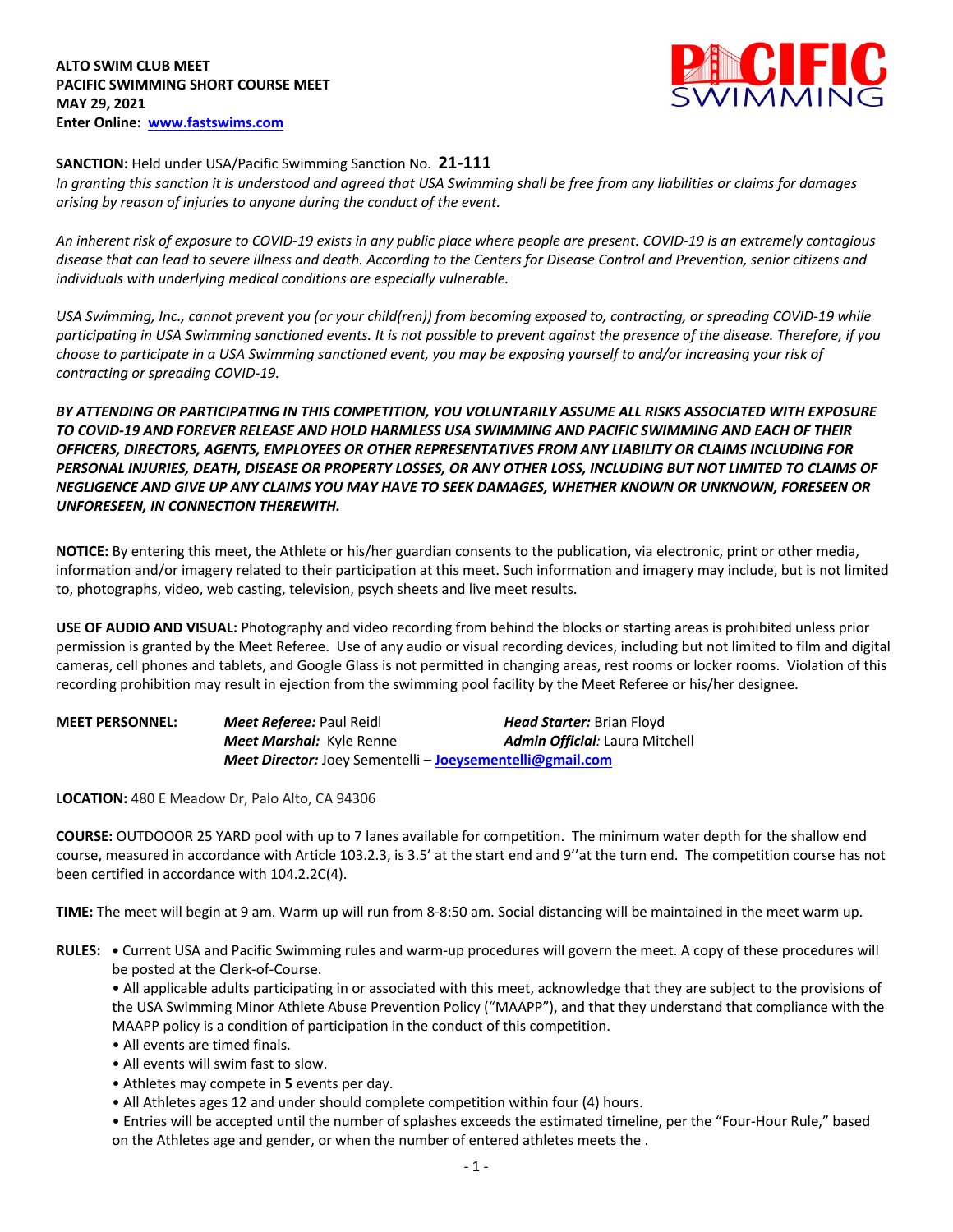**•** If local conditions warrant it the Meet Referee, with the concurrence of the Meet Director, may require a mandatory scratch down. Immediate cash refunds will be made for any mandatory scratches.

• All Coaches and Officials must wear their USA Swimming membership cards in a visible manner.

• The local facilities guidelines, restrictions and interpretation of the local public health guidelines shall be followed at this meet. All applicable Santa Clara County, City of Palo Alto and State of California Public Health requirements for protection against Covid-19 will apply. All persons in the facility must be masked, with the exceptions of athletes during warm up, warm down, and actual competition. The meet director and meet referee may remove any individual who does not comply.

**UNACCOMPANIED ATHLETES:** Any USA Swimming Athlete-Member competing at the meet must be accompanied by a USA Swimming Member-Coach for the purposes of Athlete supervision during warm-up, competition and warm-down. If a Coach-Member of the Athlete's USA Swimming Club does not attend the meet to serve in said supervisory capacity, it is the responsibility of the Athlete or the Athlete's legal guardian to arrange for supervision by a USA Swimming Member-Coach. The Meet Director or Meet Referee may assist the Athlete in making arrangements for such supervision; however, it is recommended that such arrangements be made in advance of the meet by the Athlete's USA Swimming Club Member-Coach.

**RACING STARTS:** Athletes must be certified by a USA Swimming member-coach as being proficient in performing a racing start or must start the race in the water. It is the responsibility of the Athlete or the Athlete's legal guardian to ensure compliance with this requirement.

**RESTRICTIONS:** • Smoking and the use of other tobacco products is prohibited on the pool deck, in the locker rooms, in spectator

- seating, on standing areas and in all areas used by Athletes, during the meet and during warm-up periods.
- Sale and use of alcoholic beverages is prohibited in all areas of the meet venue.
- No glass containers are allowed in the meet venue.
- No propane heater is permitted except for snack bar/meet operations.
- All shelters must be properly secured.
- Deck Changes are prohibited.

• Destructive devices, to include but not limited to, explosive devices and equipment, firearms (open or concealed), blades, knives, mace, stun guns and blunt objects are strictly prohibited in the swimming facility and its surrounding areas. If observed, the Meet Referee or his/her designee may ask that these devices be stored safely away from the public or removed from the facility. Noncompliance may result in the reporting to law enforcement authorities and ejection from the facility. Law enforcement officers (LEO) are exempt per applicable laws.

• Operation of a drone, or any other flying apparatus, is prohibited over the venue (pools, Athlete/Coach areas, Spectator areas and open ceiling locker rooms) any time Athletes, Coaches, Officials and/or Spectators are present.

**ELIGIBILITY:** • Athletes must be current members of USA Swimming and enter their name and registration number on the meet entry card as they are shown on their Registration Card. If this is not done, it may be difficult to match the Athlete with the registration and times database. The meet host will check all Athlete registrations against the SWIMS database and if not found to be registered, the Meet Director shall accept the registration at the meet (a \$10 surcharge will be added to the regular registration fee). Duplicate registrations will be refunded by mail.

• Meet is open only to qualified athletes registered with **Alto Swim Club.** Athletes who are unattached but participating with **ALTO** are eligible to compete.

• Entries with **"NO TIME" will be accepted.** 

• Disabled Athletes are welcome to attend this meet and should contact the Meet Director or Meet Referee regarding any special accommodations on entry times and seeding per Pacific Swimming policy.

• The Athlete's age will be the age of the Athlete on the first day of the meet.

**ENTRY FEES:** There are no meet entry fees for this event.

**ENTRIES:** All entries shall be handled in-house via the ALTO Coaching Staff.

**CHECK-IN:** The meet shall be pre-seeded. Athletes shall report to the bull-pen area at their scheduled time for each event.

**SCRATCHES:** Any Athletes not reporting for or competing in an individual timed final event that they have entered shall not be penalized.

**AWARDS:** None.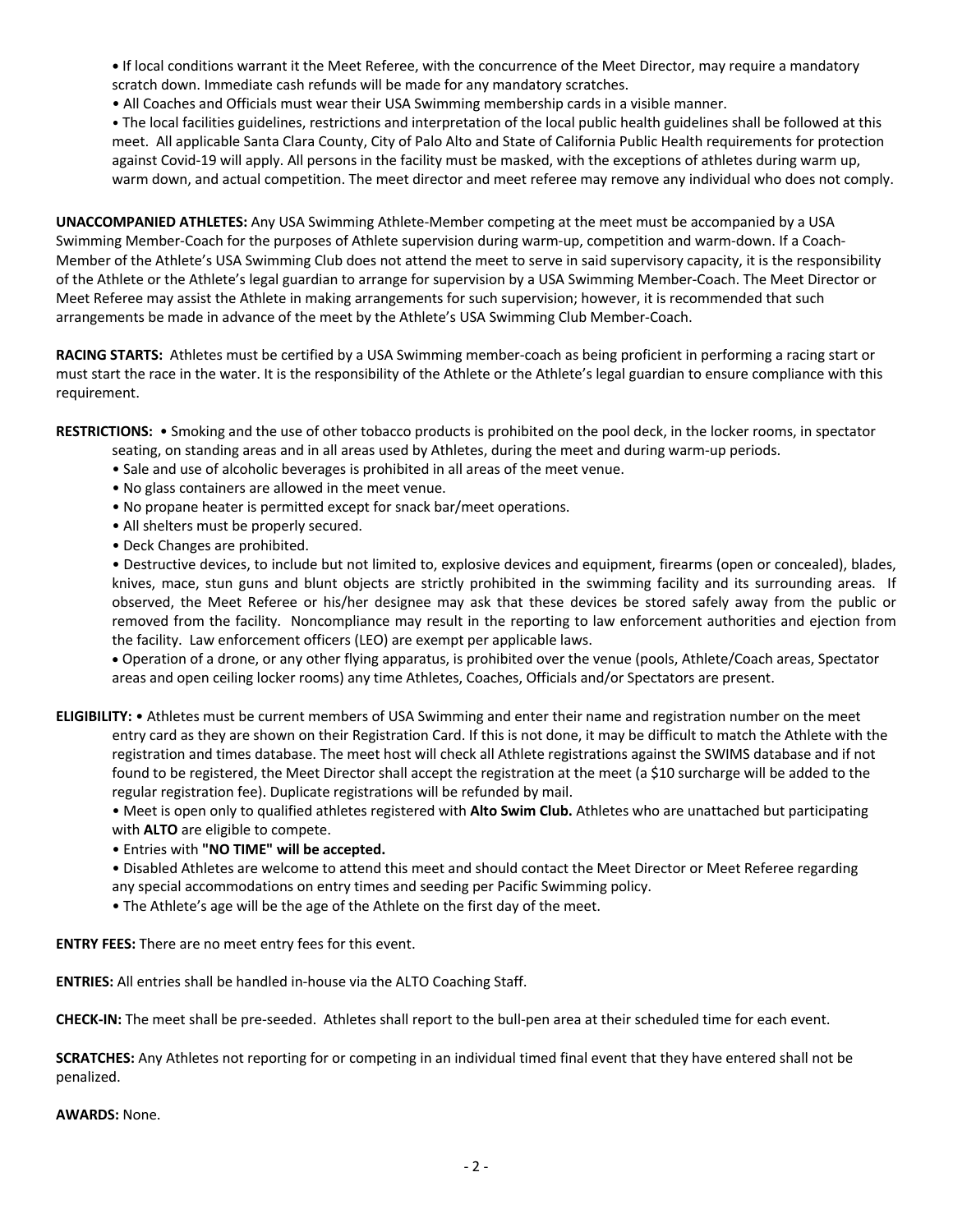## **ADMISSION:** Free.

**MISCELLANEOUS:** No overnight parking is allowed. Facilities will not be provided after meet hours.

## **EVENTS:**

## **Saturday**

| 1  | Girls | Open | 200 free relay   |
|----|-------|------|------------------|
| 2  | Boys  | Open | 200 free relay   |
| 3  | Mixed | Open | 25 fly           |
| 4  | Mixed | Open | 50 fly           |
| 5  | Mixed | Open | 100 fly          |
| 6  | Mixed | Open | 200 fly          |
| 7  | Mixed | Open | 25 back          |
| 8  | Mixed | Open | 50 back          |
| 9  | Mixed | Open | 100 back         |
| 10 | Mixed | Open | 200 back         |
| 11 | Girls | Open | 200 medley relay |
| 12 | Boys  | Open | 200 medley relay |
| 13 | Mixed | Open | 25 breast        |
| 14 | Mixed | Open | 50 breast        |
| 15 | Mixed | Open | 100 breast       |
| 16 | Mixed | Open | 200 breast       |
| 17 | Mixed | Open | 25 free          |
| 18 | Mixed | Open | 50 free          |
| 19 | Girls | Open | 400 free relay   |
| 20 | Boys  | Open | 400 free relay   |
| 21 | Mixed | Open | 100 free         |
| 22 | Mixed | Open | 200 free         |
| 23 | Mixed | Open | 100 IM           |
| 24 | Mixed | Open | 200 IM           |
| 25 | Girls | Open | 800 free relay   |
| 26 | Boys  | Open | 800 free relay   |
|    |       |      |                  |
| 27 | Mixed | Open | 25 fly           |
| 28 | Mixed | Open | 50 fly           |
| 29 | Mixed | Open | 100 fly          |
| 30 | Mixed | Open | 200 fly          |
| 31 | Mixed | Open | 25 back          |
| 32 | Mixed | Open | 50 back          |
| 33 | Mixed | Open | 100 back         |
| 34 | Mixed | Open | 200 back         |
| 35 | Mixed | Open | 25 breast        |
| 36 | Mixed | Open | 50 breast        |
| 37 | Mixed | Open | 100 breast       |
| 38 | Mixed | Open | 200 breast       |
| 39 | Mixed | Open | 25 free          |
| 40 | Mixed | Open | 50 free          |
| 41 | Mixed | Open | 100 free         |
| 42 | Mixed | Open | 200 free         |
| 43 | Mixed | Open | 100 IM           |
| 44 | Mixed | Open | 200 IM           |
|    |       |      |                  |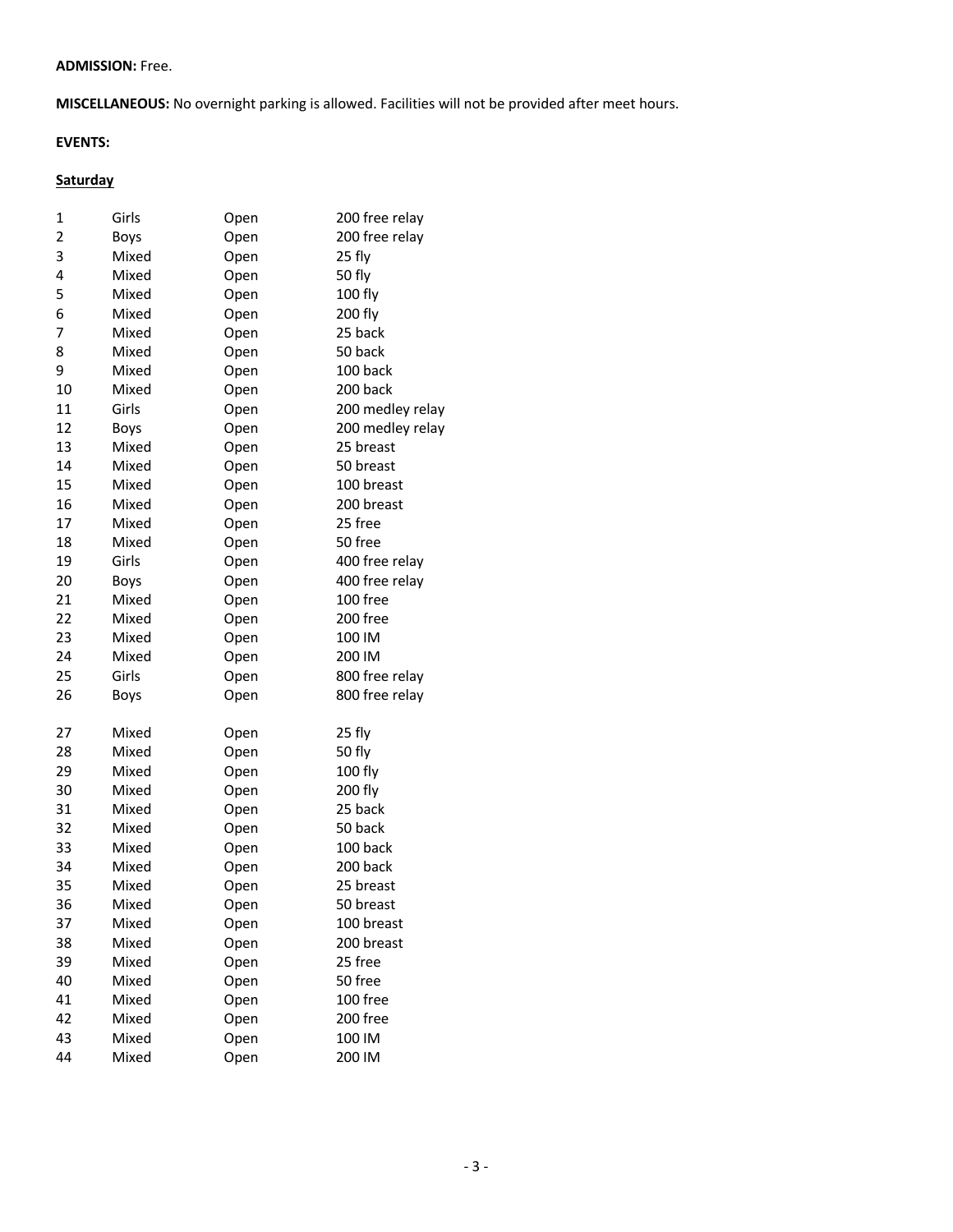| Mixed | Open | 25 fly     |
|-------|------|------------|
| Mixed | Open | 50 fly     |
| Mixed | Open | 100 fly    |
| Mixed | Open | 200 fly    |
| Mixed | Open | 25 back    |
| Mixed | Open | 50 back    |
| Mixed | Open | 100 back   |
| Mixed | Open | 200 back   |
| Mixed | Open | 25 breast  |
| Mixed | Open | 50 breast  |
| Mixed | Open | 100 breast |
| Mixed | Open | 200 breast |
| Mixed | Open | 25 free    |
| Mixed | Open | 50 free    |
| Mixed | Open | 100 free   |
| Mixed | Open | 200 free   |
| Mixed | Open | 100 IM     |
| Mixed | Open | 200 IM     |
|       |      |            |